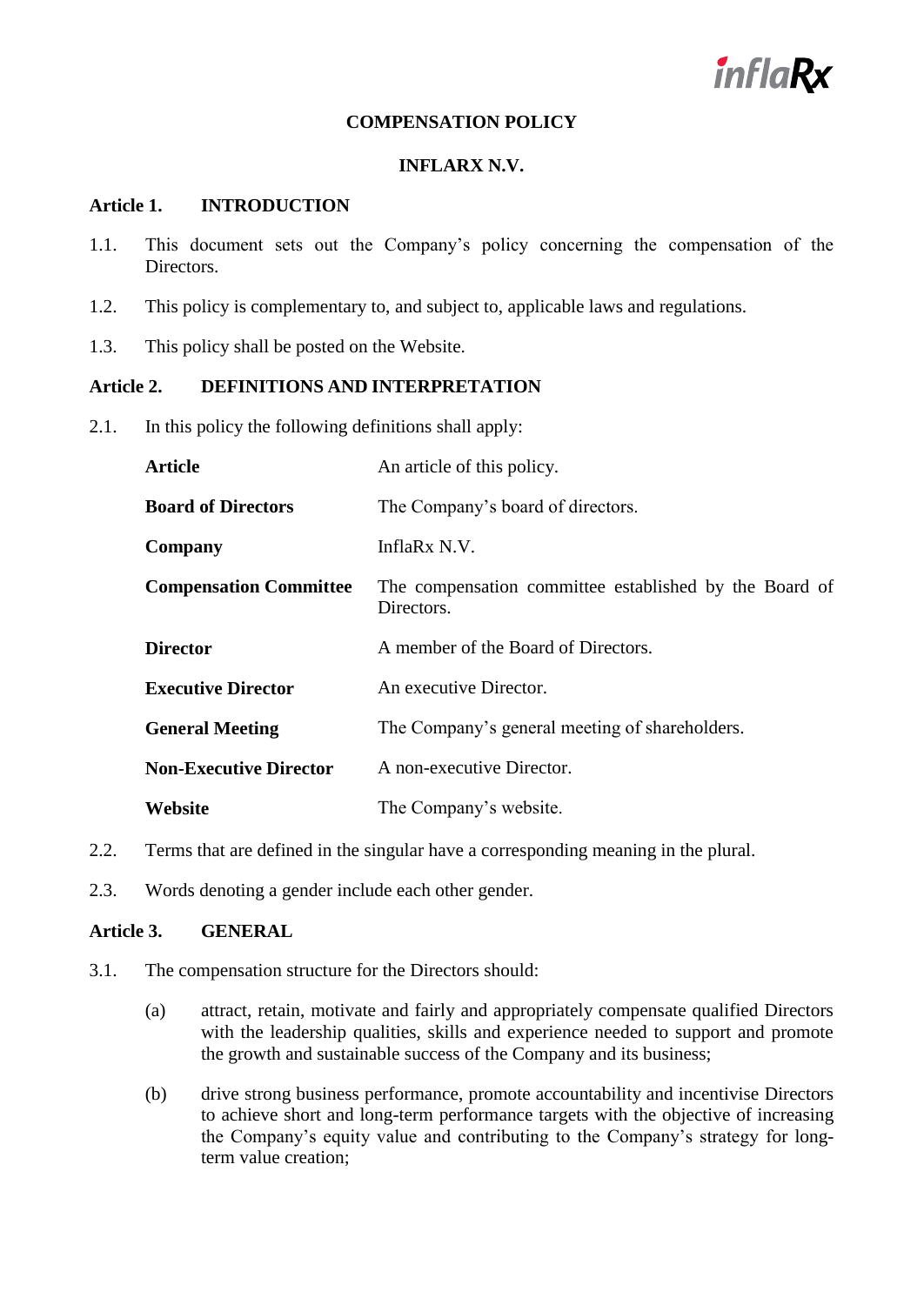

- (c) assure that the interests of the Directors are closely aligned to those of the Company, its business and its stakeholders; and
- (d) ensure the overall market competitiveness and comparability to peer groups of the compensation packages which may be granted to the Directors, while providing the Board of Directors sufficient flexibility to tailor the Company's compensation practices on a case-by-case basis, depending on the market conditions from time to time.
- 3.2. The compensation of the Non-Executive Directors should reflect the time spent and the responsibilities of their role on the Board of Directors.
- 3.3. The compensation of the Directors shall be determined by the Board of Directors, at the proposal of the Compensation Committee. The Executive Directors shall not participate in the decision-making concerning the determination of the compensation of Executive Directors. The Non-Executive Directors shall determine the level and structure of the compensation of the Directors by reference to the scenario analyses carried out in advance.
- 3.4. The Compensation Committee shall prepare its proposals relating to the compensation of Directors in accordance with this policy and any such proposal shall cover the compensation structure, the amount of the fixed and variable compensation components, the performance criteria used, the scenario analyses that have been carried out and the pay ratios within the Company and its business. When making a proposal relating to the compensation of a Director, the Compensation Committee shall take note of the views of such Director with regard to the amount and structure of his compensation.
- 3.5. In determining the level and structure of the compensation of the Directors, the Board of Directors:
	- (a) shall take into account, among other things, the results performance, the share price performance and non-financial indicators relevant to the Company's long-term objectives, all with due observance of the risks for the Company's business which may result from variable compensation; and
	- (b) may take into account market information such as industry standards and peer group data, pre-existing arrangements with the Directors, the respective positions and level of responsibility which the Directors take on within the Company's organisation and any compensation payable by the Company or any of its subsidiaries to the Directors in any other capacity.

# **Article 4. COMPOSITION OF COMPENSATION**

- 4.1. The compensation package of the Directors may consist of a mix between fixed and variable compensation components, including:
	- (a) fixed salary;
	- (b) variable compensation in the form of bonuses, profit sharing arrangements and other cash and/or equity incentives;
	- (c) pension;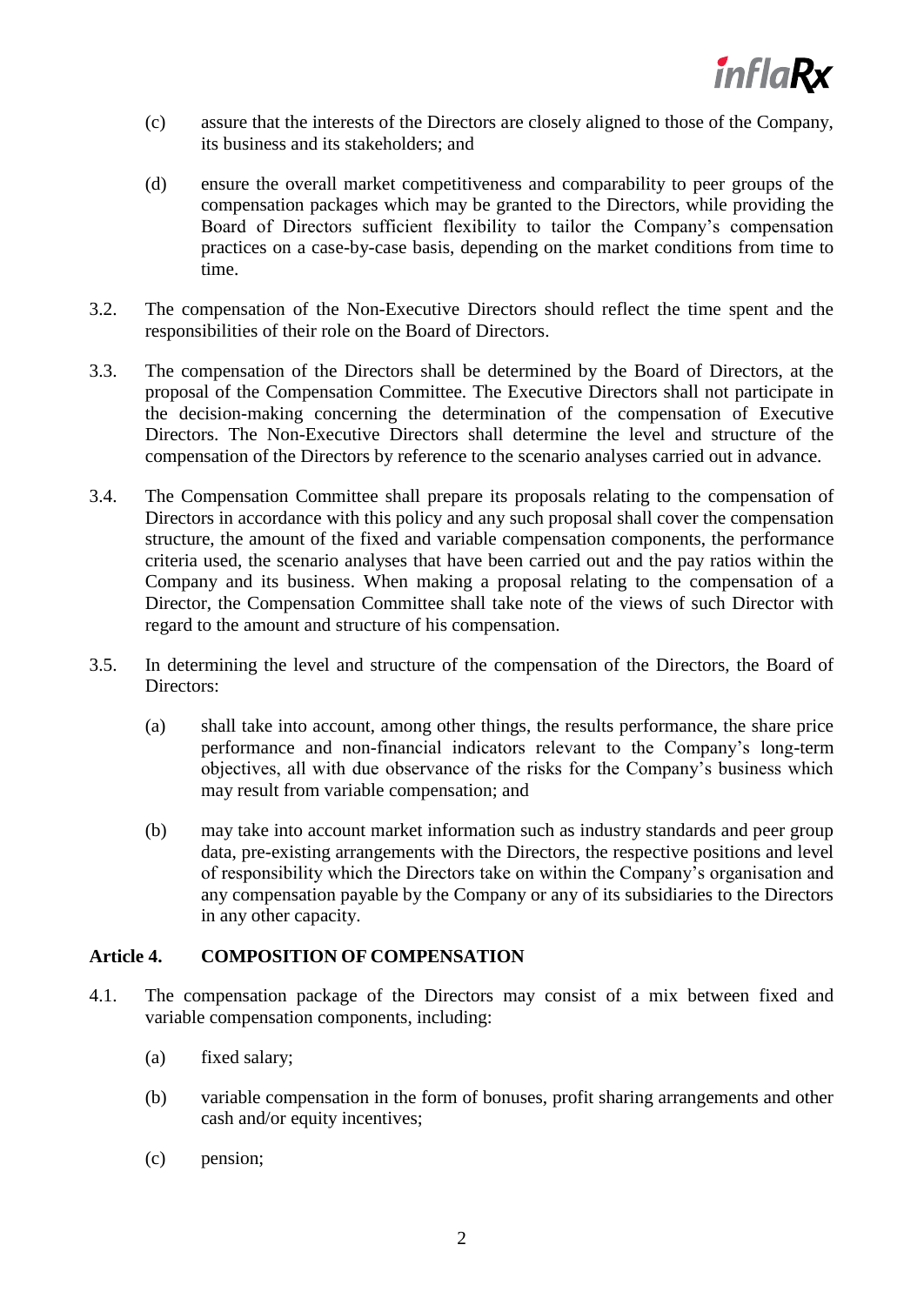

- (d) allowances and benefits; and
- (e) severance payment.
- 4.2. The Board of Directors may include such other components in a Director's compensation package as the Board of Directors deems appropriate, with due observance of this policy.

# **Article 5. FIXED SALARY**

- <span id="page-2-0"></span>5.1. The annual fixed salary of a Director shall be determined on the basis of (and shall be subject to annual review by the Board of Directors in light of) such Director's performance, his position and level of responsibility within the Company's organisation, the Company's performance and/or such other factors as the Board of Directors deems appropriate.
- 5.2. Article [5.1](#page-2-0) applies mutatis mutandis to any deferred salary that may be awarded to a Director by the Board of Directors.
- 5.3. If deemed appropriate, the Board of Directors may increase or decrease a Director's annual fixed salary from time to time, subject to the terms of any contractual arrangements with the Director concerned.

## **Article 6. VARIABLE COMPENSATION**

- <span id="page-2-1"></span>6.1. The Board of Directors may decide that Directors shall be eligible for bonuses and profit sharing arrangements as part of their variable compensation, based on such financial and/or non-financial metrics as may be established, or amended (subject to the terms of any contractual arrangements with the Director concerned), by the Board of Directors from time to time.
- 6.2. Without prejudice to Article [6.1,](#page-2-1) the Board of Directors may decide that Directors shall be eligible for such other short and/or long-term cash and/or equity incentive awards that are intended:
	- (a) to provide award opportunities in consideration for substantial contributions to the success of the Company and its business; and/or
	- (b) to promote and incentivise the continued service of the Directors within the Company's organisation.
- 6.3. With respect to all variable incentive awards, subject to the terms of any contractual arrangements with the Directors, the Board of Directors shall:
	- (a) set and, if appropriate, amend the applicable targets, objectives and/or conditions, and their respective weighting;
	- (b) set and, if appropriate, amend the maximum amount for any cash incentive and the maximum number of securities for any equity incentive which may be awarded to individual Directors; and
	- (c) determine the extent to which the applicable targets, objectives and/or conditions are attained and incentive awards vest.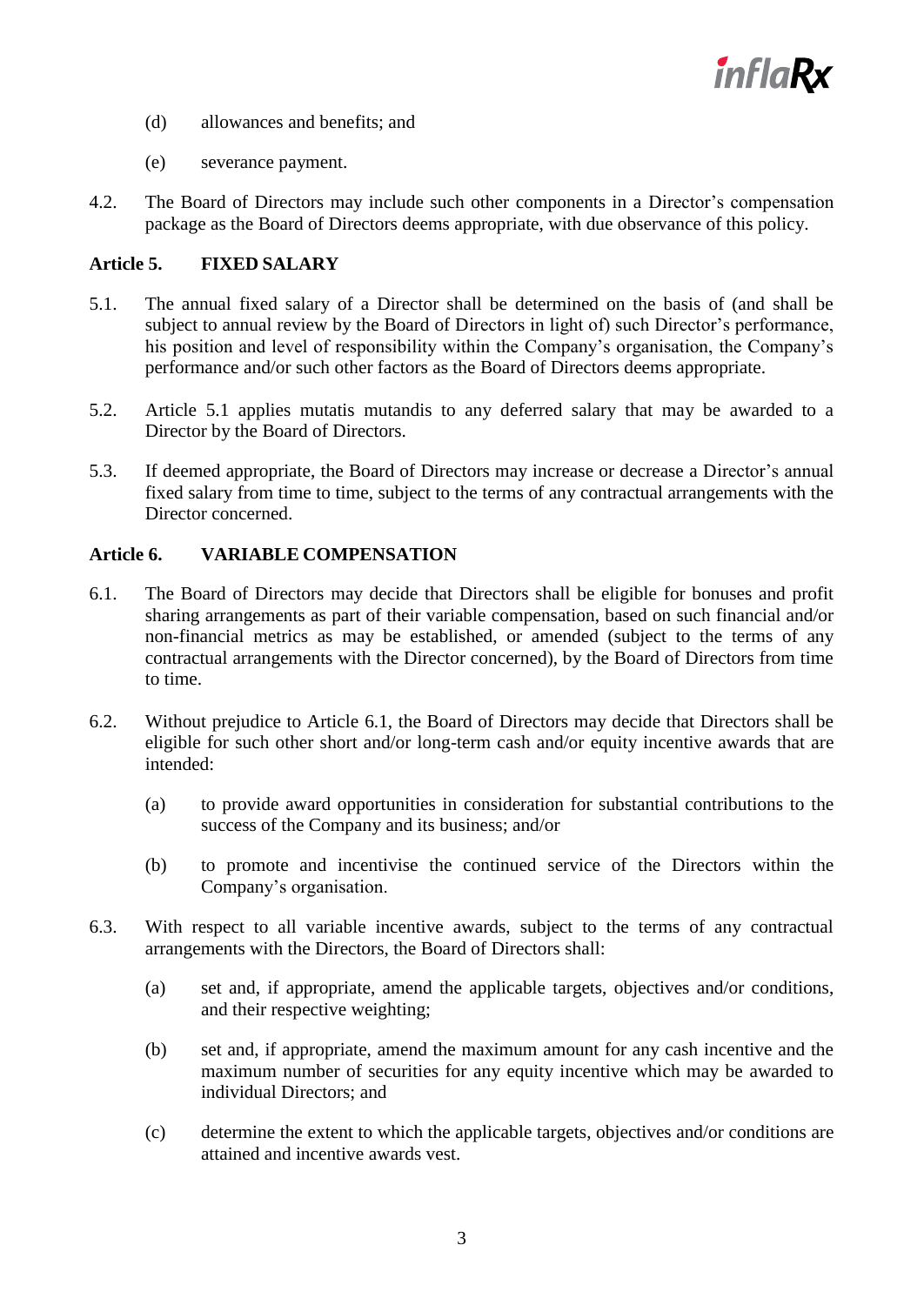

- 6.4. The mix of short and long-term incentive awards should be intended to support both longterm value creation and the achievement of short-term Company objectives.
- 6.5. The Board of Directors may award bonuses, profit sharing arrangements and other cash and/or equity incentives to a Director for specific transactions or other achievements that the Board of Directors deems exceptional in terms of strategic importance and effect on the Company's results.
- 6.6. The Board of Directors may adjust the amount of a bonus awarded to a Director to a suitable level, if payment of the bonus would be unacceptable under the standards of reasonableness and fairness.
- 6.7. The Company may demand repayment of a bonus, in whole or in part, to the extent that such bonus was paid on the basis of incorrect information regarding the achievement of the targets underlying the bonus or regarding the circumstances on which the bonus was dependent. The Non-Executive Directors, or a special representative designated by the General Meeting, may demand such repayment on the Company's behalf.

#### **Article 7. SHARES AND OPTIONS**

- 7.1. The Board of Directors from time to time may grant equity compensation awards to Directors. Options granted to a Director as part of his compensation shall not be exercised during the first three years after having been granted. Any shares granted to a Director as part of his compensation shall be retained for a period of at least five years.
- 7.2. The number of options or shares to be granted to a Director as part of his compensation shall be dependent on the direct involvement, the responsibility taken on within and the achievement of challenging and predetermined targets.
- 7.3. Shares awarded to Non-Executive Directors as part of their compensation should be clearly justified by their visible role for the achievement of company goals and should be structured and viewed as long-term investments.

# **Article 8. ALLOWANCES AND BENEFITS**

- <span id="page-3-0"></span>8.1. The Directors may be eligible for allowances and/or benefits in kind as determined by the Board of Directors from time to time.
- 8.2. The allowances and benefits referred to in Article [8.1](#page-3-0) may:
	- (a) comprise elements based on general local practice, including the use of a company cell-phone and/or company car, social security contributions, contributions to healthcare costs and annual cost allowances; and
	- (b) relate to specific circumstances, including costs relating to relocation, housing, accident and health insurance, education and travel.

# **Article 9. NO LOANS AND GUARANTEES**

The Company shall not grant its Directors any personal loans, guarantees or similar benefits.